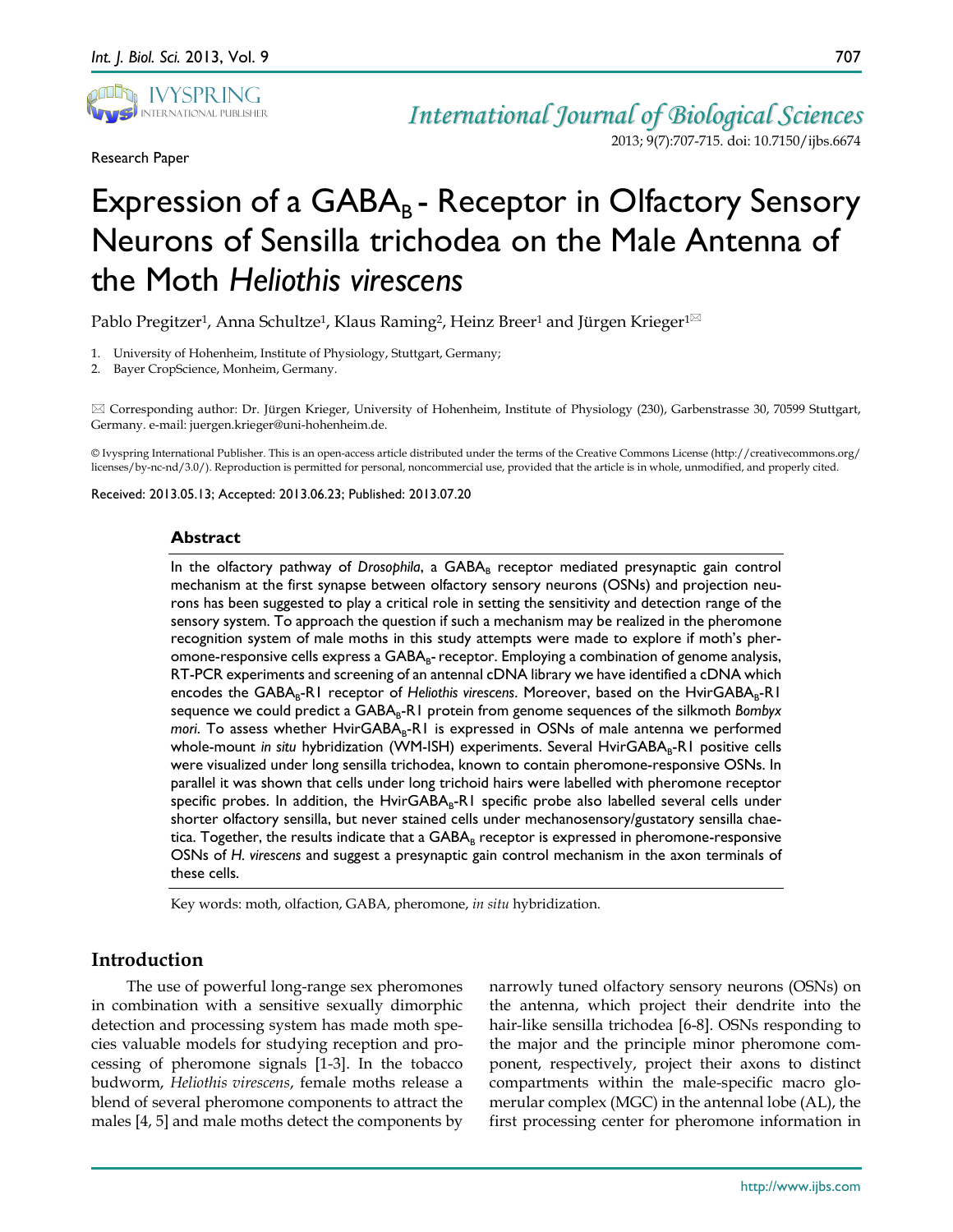the brain [8-10]. Here, the axons synapse onto the dendrites of projection neurons (PNs), which propagate pheromone information into higher brain regions [11]. Processing of pheromone signals in the antennal lobe involves GABAergic local interneurons (LNs), which connect most if not all glomeruli [12-14].

A specific and sensitive detection of female-released sex pheromones puts high requirements to the olfactory system of male moths. First of all, pheromone components have to be detected and discriminated within a background of numerous other odorants (plant volatiles) in the environment. On the molecular level this is supposed to be accomplished by using combinations of specialized pheromone binding proteins (PBPs) in the sensillum lymph and narrowly tuned pheromone receptors (PRs) in the membrane of OSNs [1, 15-18]. A second challenge is posed from the nature of the pheromone signal originating from females. Female moths emit pheromone in packages which are distributed downwind by air turbulences and get more and more dispersed in time and space with increasing distance from the pheromone source [19, 20]. As a consequence male moths orientating up-wind in a pheromone plume towards a calling female are facing highly fluctuating pheromone pulses, which increase in number and intensity when coming nearer to the pheromone source. Therefore, fast and effective mechanisms for setting the sensitivity and regulating the gain of the pheromone detection system are considered to be of extreme importance to prevent the system from saturation and to allow effective pheromone tracing and oriented flight.

Recent studies in *Drosophila melanogaster* [21, 22] but also in mouse [23] indicate that the synaptic transmission from presynaptic OSNs to second order PNs in the AL is regulated to control the gain and adjust the dynamic range of the olfactory system. Evidence has been provided suggesting that GABA released from local interneurons activates GABA receptors in the presynaptic axon terminals of OSN-axons, leading to presynaptic inhibition and thereby reducing the gain of the synaptic transmission. Genes encoding ionotropic GABA<sub>A</sub>- and metabotropic GABAB receptor types possibly involved in such processes have been identified by cDNA cloning and predicted from genome sequences in several vertebrates and insect species [24-26]. In *Drosophila*, evidence has been found indicating that a  $GABA_B$  receptor type was involved in fine tuning the synaptic gain [21, 27]. Interestingly, a strikingly high level of  $GABA_B$  receptor protein was observed in the terminals of pheromone (11-cis-vaccenyl acetate) -sensitive OSNs and an RNAi-based knockdown of the  $GABA_B$  receptor lead to an impaired pheromone-induced behaviour of male fruit flies. These results support the notion that presynaptic gain control mechanisms may play a pivotal role in processing of pheromone signals [21]. Since the sensitivity and dynamic range of the moth pheromone detection system is crucial for an immediate behavioural response and for tracing pheromone plumes we hypothesized that GABA-mediated gain control mechanisms may exist in this system which implies that  $GABA_B$  receptors are expressed in the olfactory sensory neurons. As a first step, in this study we set out to identify GABAB receptors in *Heliothis virescens* and to explore whether they are expressed in the sensory cells of the male antenna.

# **Material and Methods**

## **Animals**

*Heliothis virescens* pupae were kindly provided by Bayer CropScience, Frankfurt, Germany. Pupae were sexed and allowed to develop at room temperature. After emergence moths were feed on 10% sucrose solution. Moths not older than four days were used for the experiments.

## **Reverse transcription (RT-) PCR**

Total RNA was prepared from different tissues using TRIzol reagent (Invitrogen) following the recommendation of the supplier. For heads (without appendices), labial palps, thoraces and legs a mixture of male and female tissue was used. Total RNA from antennae was prepared separately for males and females. Poly (A)+ RNA was isolated from total RNA, applying oligo  $(dT)_{25}$  magnetic dynabeads (Dynal, Oslo, Norway) using recommended protocols. Poly (A)+ RNA was transcribed into cDNA as previously described [28] and used in RT-PCR experiments with gene-specific primer pairs. PCR conditions were 1 min 40 s at 94°C, then 21 cycles with 94°C for 30 s, 55°C for 40 s and 72°C for 1 min 30 s, with a decrease of the annealing temperature by 0.5°C per cycle. Subsequently, 19 further cycles at the condition of the last cycling step were performed, followed by incubation for 7 min at 72°C. PCR products were purified using the Geneclean II Kit (MP Biomedicals, LLC, IIIkrich, France), cloned into the pGEM-T plasmid (Promega, Madison, USA) and sequenced using vector or gene specific primers. For analysing the tissue distribution of Hvir $GABA_B-R1$  expression, the primer pair 5'-(AGTGGTGGACGTAGCACTGCT-3' and 5'-TTTGACTAGTTCCCGGTAGCG-3') was used. The primer pair (5'-CAACGAAGTTGTAACTCGTG-3' and 5'-TTCTTGGCTAGCGTCCACAT-3') directed against the ubiquitously expressed RL31 gene was applied to check the integrity of the different cDNAs.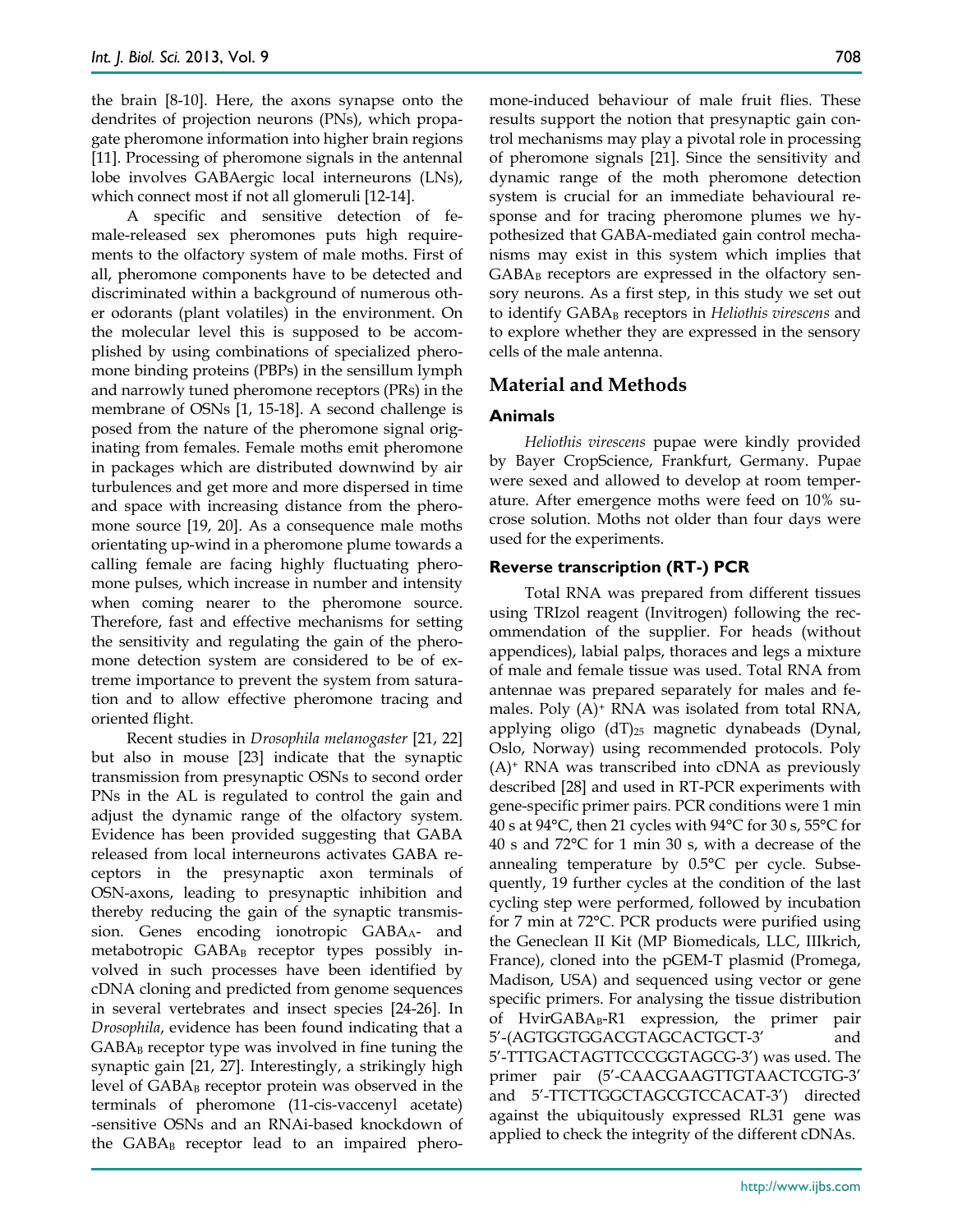# **Identification of a H. virescens GABA<sub>B</sub>-R1 sequence**

In *Drosophila* the functional metabotropic GABA<sub>B</sub> receptor is indicated to be a heterodimer of a  $GABA_B-RI$  and  $GABA_B-R2$  subunit [27]. In order to assess the expression of a GABA<sub>B</sub> receptor in *H. virescens* antennae we have focused on the GABAB-R1 subunit. We used the *Drosophila melanogaster*  $GABA_B-R1$  sequence (Dmel $GABA_B-R1$ ; Acc. Nr.: AF318272) to BLAST a genomic database of *H. virescens*. This led to short *H. virescens* sequences, with significant similarities to  $DmelGABA_B-R1$ , which were used to design a specific primer pair (5'-GGTTTAGTAGTGTGGCGATGC-3' and 5'-GACGCGCGAGTTATCGTCGGC-3'). Applying the primers in RT-PCR with male antennal cDNA allowed to amplify a partial  $HvirGABA_B-R1$  sequence which was used to generate a digoxigenin (DIG)-labelled PCR-product employing the PCR DIG DNA labeling mix (Roche, Mannheim, Germany). The labelled PCR product was purified, diluted in hybridization solution (30% formamide, 5x SSC, 0.1% lauroylsarcosine, 0.02% SDS, 2% blocking reagent [Roche], 100 μg/ml denatured herring sperm DNA) and used to screen a cDNA library of the antennae of *H. virescens* [29]. Briefly, phage DNA was transferred to and immobilized on Hybond-N+ nylon transfer membranes (Amersham Biosciences, Freiburg, Germany) and hybridized to the DIG-labelled probe at 30°C. After hybridization membranes were washed twice for 5 min in 2x SSC, 0.1% SDS at room temperature, followed by three washes in 2x SSC, 0.1% SDS for 20 min each at 30°C. Hybridized probes were detected using anti-DIG AP-conjugated antibodies (Roche) and CSPD (Applied Biosystems, Foster City, CA) as substrate. cDNA inserts from positive phage were isolated, subcloned into the pBluescript II SK+ vector and sequenced. This led to a long cDNA sequence, containing an open reading frame of 1578 bp for a putative  $HvirGABA_B$ -R1, which overlapped with the HvirGABA $_B$ -R1 PCR product. Both sequences assembled to a HvirGAB $A_B$ -R1 coding sequence of 1815 bp, missing parts of the N-terminus.

For further sequence prolongation, DNA (containing *H. virescens* cDNAs) was isolated from phage forming the antennal cDNA library. The DNA was used in PCR experiments with a primer pair matching the  $5'$  end of the partial  $GABA_B-RI$  sequence (5'-CTTCCCACCGACCCACCGCTCCCTT-3') and a λ-phage specific sequence (5'-GAGGTGGCTTATGA GTATTTCTTCCAGGG-3') flanking the cDNA insertion sites. Sequencing of a resulting PCR product led to a sequence completing the  $HvirGABA_B-R1$  coding sequence to 2418 bp encoding 806 amino acids (aa).

# Assembling of a Bombyx mori GABA<sub>B</sub>-RI se**quence**

In order to identify a GABA<sub>B</sub>-R1 sequence from the silk moth *B. mori* (BmorGABA<sub>B</sub>-R1) we BLAST-searched the available genomic database of *B. mori* (http://sgp.dna.affrc.go.jp/index.html) with the HvirGABA<sub>B</sub>-R1 and DmelGABA<sub>B</sub>-R1 sequences. 14 DNA regions with significant sequence similarity, all positioned on chromosome 15, could be identified. The positions on chromosome 15 of the putative BmorGABAB-R1 exons are; 1 (7008280-7008065), 2 (7004609-7004475), 3 (7001551-7001381), 4 (6995163- 6994945), 5 (6986572-6986405), 6 (6982923-6982810), 7 (6981465-6981337), 8 (6978677-6978534), 9 (6975854- 6975705), 10 (6974686-6974447), 11 (6971554-6971345), 12 (6969456-6969199), 13 (6966124-6966255) and 14 (6962139-6961930). The identified putative exons were assembled to a continuous DNA strand (Supplementary Material: Figure S1) using the  $HvirGABA_B-RI$ and the DmelGAB $A$ <sub>B</sub>-R1 sequence as template. This revealed a putative  $BmorGABA_B-R1$  sequence of 2496 bp coding for a protein of 831 aa (Supplementary Material: Figure S2). Blasting the sequence against the NCBI database revealed high sequence similarities in corresponding regions of various  $GABA_B-RI$  sequences from other invertebrates and vertebrates, indicating that we assembled a putative BmorGAB- $A_B$ -R1 sequence.

## **Whole-mount** *in situ* **hybridization**

To localize the  $GABA_B-RI$  expressing cells in the antenna of *H. virescens* we adapted a whole mount *in situ* hybridization protocol which was previously used successfully to visualize transcripts of olfactory receptor genes in OSNs of *Spodoptera littoralis* antennae [30, 31].

Whole-mount *in situ* hybridization (WM-ISH) was performed in 0.5 ml reaction tubes. For all washes and incubations a volume of 0.5 ml solution were used. Steps were performed at room temperature, if not marked separately. Antennae were dissected from the heads, cut into smaller pieces and directly transferred to fixation solution (4% paraformaldehyde in 0.1 M NaHCO<sub>3</sub>, pH 9.5). Following incubation over night at 4°C the antennal fragments were washed twice with PBS (phosphate buffered saline = 0.85% NaCl, 1.4 mM KH<sub>2</sub>PO4, 8 mM Na<sub>2</sub>HPO<sub>4</sub>, pH 7.1). Antennal fragments were dehydrated by incubation in methanol, two times for 5 minutes and followed by 1 hour at -20°C. Subsequently rehydration was performed by incubation for 5 min each in Methanol/PBST (ratio 1:1, PBST = PBS + 0.1% Tween 20), Methanol/PBST (3:7) and two times PBST. Fragments were treated again with fixation solution at 4°C for 20 min, washed two times with PBST for 5 min each and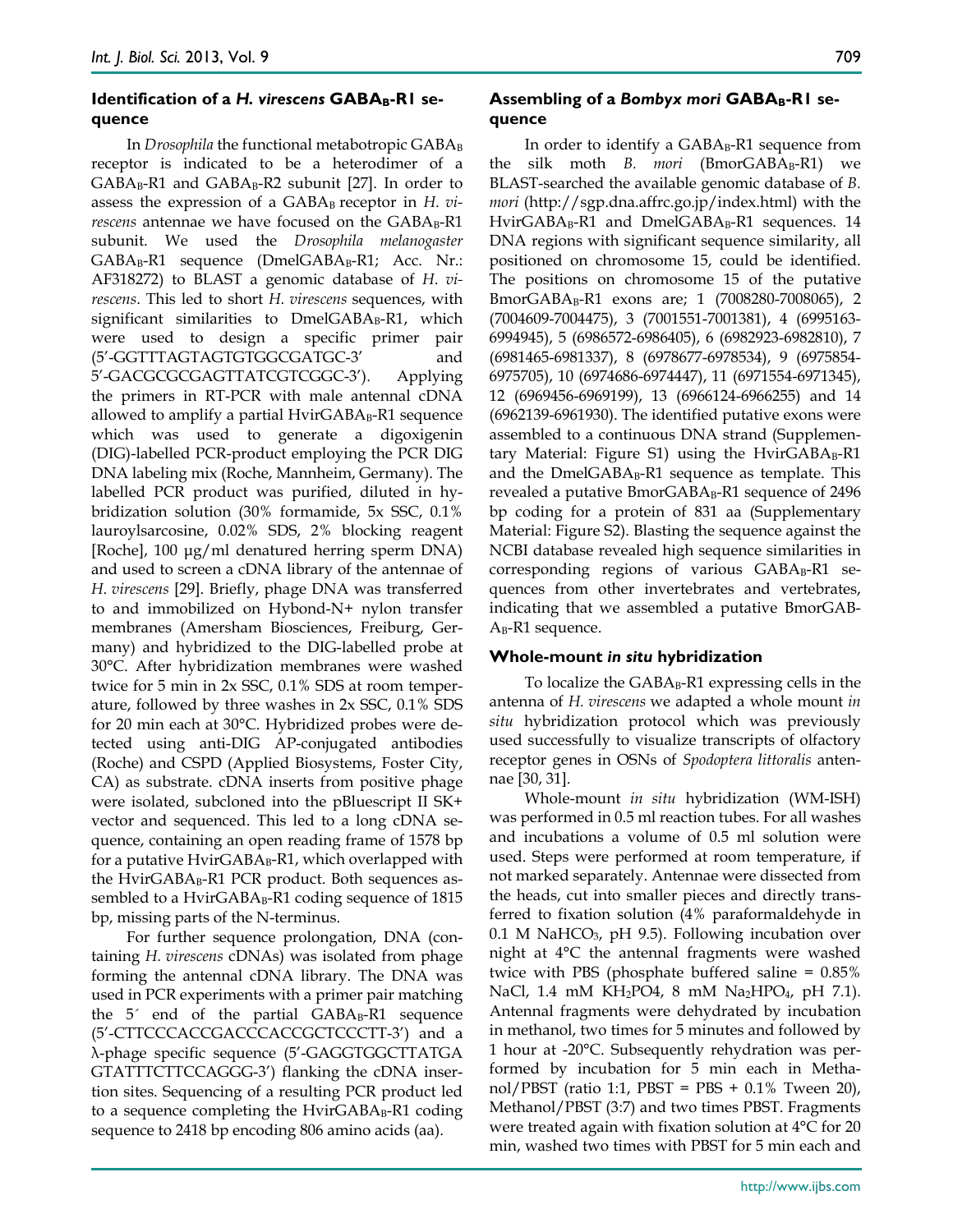incubated with PBST containing 50 µg/ml proteinase K at 37°C for 15 min. After rinsing twice in PBST, antennal fragments were washed for 5 min in PBST. PBST was discarded and fixation solution containing 0.2% glutaraldehyde was added, followed by incubation at 4°C for 20 min. After washing twice in PBST for 5 min each, antennal fragments were treated with 0.1 M triethanolamine containing 0.25% acetic anhydride in water adjusted to pH 8.0 with NaOH for 10 min, followed by two washes for 10 min each in PBST.

Antennal fragments were rinsed with hybridization solution (SOL H: 50% formamide, 5x SSC, 0.1% Tween 20, 0.005% Heparin, 0.1 mg/ml tRNA) and prehybridized in SOL H for at least 4 hours at 65°C. SOL H was removed and replaced by 250 µl fresh SOL H containing the DIG-labelled antisense or sense RNA probe, previously incubated for 10 min at 65°C and at least 10 min on ice. Hybridization was performed overnight at 65°C. Post-hybridization antennal fragments were shortly rinsed and then washed for 1 hour in 2x SSC containing 50% formamide, followed by three washes in 2x SSC, each for 10 min. After a short rinse in PBST antennal fragments were incubated for 1 hour in RNase solution (PBST containing 2 µg/ml RNase A) at 37 °C, followed by a wash in 2x SSC at 37 °C (10 min), 55°C (15 min) and in 0.2x SSC at 55°C (two times 15 min each) and at last in PBST (5 min). Unspecific binding sides were blocked by incubation in blocking solution (BS = 90 mM Tris pH 7.5, 10 mM maleic acid, 150 mM NaCl, 0.03% Triton- X100, 1% blocking-reagent), for at least two hours. BS was removed and replaced by BS containing anti-DIG alkaline phosphatase-conjugated antibody 1:4000 (Roche, Mannheim, Germany). After incubation overnight at 4°C antennal fragments were shortly rinsed twice in BS, washed three times in BS each for 30 min and further washed in BS containing 1 mM Levamisol for 30 min. Followed by three washes in 100 mM Tris pH 9.5, 50 mM MgCl2, 100 mM NaCl, 0.1% Tween 20, 1 mM Levamisol each for 10 min were performed and antennal fragments were rinsed in DAP-buffer (100 mM Tris pH 9.5, 100 mM NaCl, 50 mM MgCl2). Subsequently signals were visualized using NBT (nitroblue tetrazolium) and BCIP (5-brom-4-chlor-3-indolyl phosphate). After signal visualization antennal fragments were washed three times in PBS for 5 min each and incubated in fixation solution for 20 min at 4 °C. After two additional washes in PBS for 5 min each, antennal fragments were embedded into Tissue-Tek O.C.T. Compound (Sakura Finetek Europe, Zoeterwoude, The Netherlands) and 12 µm slices were prepared using a cryostat. Finally, slices were mounted with mowiol (13% mowiol 4-88, 33% glycerin, 130 mM Tris, pH 8.5) and a cover slip. Pictures were made using an Axioskop 2 Mot (Zeiss, Jena, Germany)

equipped with an AxioCam MRc5 and the AxioVision LE 4.3 software.

#### **Sequencing and sequence analysis**

Sequencing was performed on an ABI310 sequencing system using vector and cDNA derived primers and the BigDye Terminator Cycle Sequencing Kit (Applied Biosystems). Sequence analysis were made using Chromas Lite 2.01 (http://technelysium.com.au). For further analysis also Genamics Expression (http://genamics.com/ expression/index.htm) was used. For prediction of transmembrane domains and the coiled-coil domain the PRED-TMR program was utilized (http://athina. biol.uoa.gr/PRED-TMR/input.html). The MEGA 5.05 [32] software was applied to calculate a neighbor joining tree based on a ClustAL alignment of the amino acid sequences, indicated in the figure legend.

#### **Results**

#### **Cloning of a GABAB-R1 sequence from the antennae of** *H. virescens*

In order to identify GABA<sub>B</sub> receptors of *Heliothis virescens* we performed bioinformatic searches in a genomic database of the moth. BLAST analysis with the *Drosophila melanogaster* GABA<sub>B</sub>-R1 [27] revealed short genomic DNA sequences which were used to design specific primers for RT-PCR experiments with male antennal cDNA from *H. virescens*. This led to a PCR-product with high sequence identity to Dmel- $GABA_B-R1$ , which could be prolonged by screening and PCR-based approaches employing an antennal cDNA library. In this way we obtained a putative HvirGABA<sub>B</sub>-R1 cDNA sequence encoding 806 amino acids (aa). A start codon was not found at the 5' end (Fig. 1). Comparing the HvirGAB $A<sub>B</sub>$ -R1 sequence to  $DmelGABA_B-R1$  showed that the N-terminus of the fruit fly sequence was 25 aa longer (Fig. 1). The overall sequence identity between the two sequences was 71.4 %. Blasting the *H. virescens* sequence in the NCBI data base showed high sequence similarities with  $GABA_B-R1$  sequences from various other insect species.

#### **Sequence analysis and comparison**

To get further sequence information about  $GABA_B-R1$  proteins in moths and to evaluate the length of the missing N-terminus of the HvirGAB- $A<sub>B</sub>$ -R1 sequence, attempts were made to assemble a GABA<sub>B</sub>-R1 sequence from the *Bombyx mori* genome. Using the HvirGABA $_B$ -R1 and DmelGABA $_B$ -R1 sequences in BLAST-searches of the genome identified regions with high sequence similarity. Assembling of the predicted exon regions led to a putative Bmor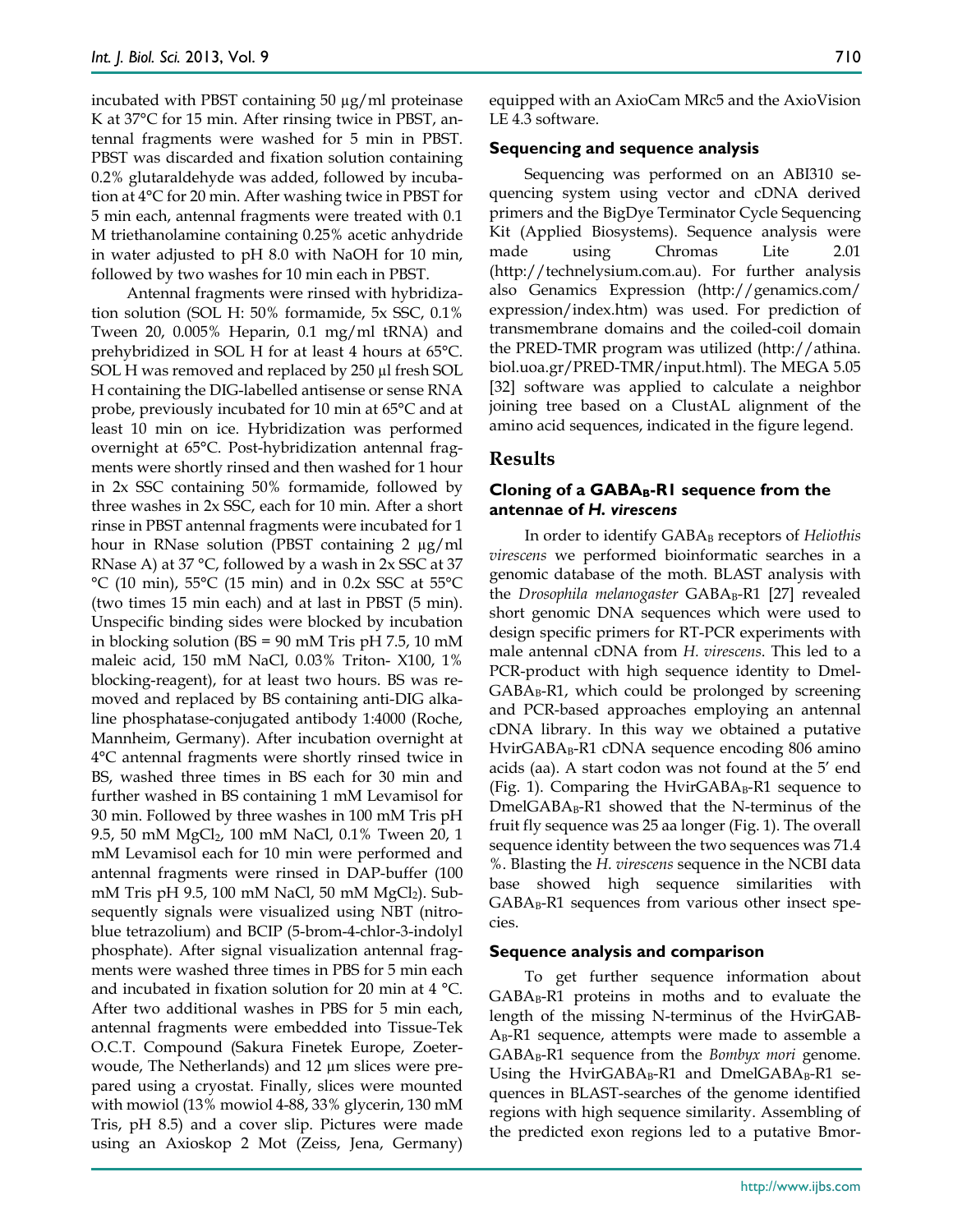$GABA_B-R1$  coding sequence comprising 2493 bp, which started with a start codon and was flanked by a stop codon. The encoded 831 aa long Bmor $GABA_B-RI$ shared 92.7 % and 70.6 % aa sequence identity with HvirGABA<sub>B</sub>-R1 and DmelGABA<sub>B</sub>-R1, respectively. Most diverse regions in the aa sequence are found at the N- and C-terminal end of the sequence, as found also between *Drosophila* and human GABA<sub>B</sub>-R1 [27].

Comparing the N-terminus of the predicted Hvir- and BmorGABA<sub>B</sub>-R1 revealed that the *B. mori* sequence is only eight aa longer (Fig. 1). At the  $C$ -terminus Dmel $GABA_B$ -R1 and Bmor $GABA_B$ -R1 are 12-18 aa longer than  $HvirGABA_B-RI$ . As found typical for GABA<sub>B</sub>-R1 sequences from various species [27,

33], both moths GABA<sub>B</sub>-R1 sequences comprise the typical 7 transmembrane domains, contain several highly conserved cysteins and display a coiled-coil domain at the C-terminal region (Fig. 1). A phylogenetic comparison of the two moth  $GABA_B-RI$  sequences with  $GABA_B-R1$  sequences from various invertebrate and vertebrate species (Fig. 2) revealed order-specific and class-specific clustering of  $GABA_B-R1$  sequences. In a neighbor joining tree, the two Lepidopteran GABA<sub>B</sub>-R1 sequences form a separated branch, which is most closely related to Hymenopteran and Dipteran  $GABA_B-RI$  sequences and more distant to sequences from Coleoptera and Hemiptera.

| Hvir        | -GVGYSEGRRDGDLHIGGIFPMEGEGGWQGGQACKPAAELALADVNARSDLLSGFK                                               | 55  |
|-------------|--------------------------------------------------------------------------------------------------------|-----|
| Bmo r       | -------MFLLWLSACGGYSEGRRDNDLHIGGIFPMEGEGGWQGGQACMPAAELALADVNARSDLLSGFK                                 | 63  |
| Dme1        | MRKDMTSDGAVTFWIFLLCLIASPHLQGGVAGRPD-ELHIGGIFPIAGKGGWQGGQACMPATRLALDDVNKQPNLLPGFK                       | 79  |
|             | *                                                                                                      |     |
| Hvir        | LYIHRNDSKCEPGLGASVMYNLLYNPPQKLLLLAGCSTVCTTVAEAAKMWNLMVLCYGASSPALSDRARFPTLFRTHPSA                       | 135 |
| Bmo r       | LRLHSNDSKCEPGLGASVMYNLLYNPPQKLLLLAGCSTVCTTVAEAAKMWNLMVLCYGASSPALSDRSRFPTLFRTHPSA                       | 143 |
| Dme1        | LILHSNDSECEPGLGASVMYNLLYNKPOKLMLLAGCSTVCTTVAEAAKMWNLIVLCYGASSPALSDRKRFPTLFRTHPSA                       | 159 |
|             |                                                                                                        |     |
|             |                                                                                                        |     |
| Hvir        | TVHNPTRIKLMQKFGWSRIAILQQAEEVFISTVEDLEAHCKKAGIEIVTRQSFLSDPADAVRNLRRQDARVIVGLFYVVA                       | 215 |
| <b>Bmor</b> | TVHNPTRIKLMQKFAWSRIAILQQAEEVFISTVEDLEAHCKKAGIEIVTRQSFLSDPADAVRNLRRQDARVIVGLFYVVA                       | 223 |
| Dme1        | TVHNPTRIKLMKKFGWSRVAILQQAEEVFISTVEDLENRCMEAGVEIVTRQSFLSDPTDAVRNLRRQDARIIVGLFYVVA                       | 239 |
|             | $\star$                                                                                                |     |
| Hvir        | ARRVLCEVYKHRLYGKSYVWFFIGWYEDNWFETNLEKEGIDCSPEONREAAEGHLTTEALMWNQNSNQTTISGMTSEDFR                       | 295 |
| Bmo r       | ARRVLCEVYKHRLYGKSYVWFFIGWYEDNWFETNLEREGIECTVEOMREAAEGHLTTEALMWNONANOTTISGMTSEDFR                       | 303 |
| Dme1        | ARRVLCEMYKQQLYGRAHVWFFIGWYEDNWYEVNLKAEGITCTVEQMRIAAEGHLTTEALMWNQN-NQTTISGMTAEEFR                       | 318 |
|             |                                                                                                        |     |
| Hvir        | SRLNEALREAGYDIDGERYPEGYQEAPLAYDAVWAVALAFNKTMEKLEKSGLSLKNFTYTNKKIADDIYEAINSTSFLGV                       | 375 |
| Bmo r       | SRLNEALREAGYD IDGERYPEGYQEAPLAYDAVWSVALAFNKTMEKLOKSGLSLKNFTYTNKKIADD IYEA INSTSFLGV                    | 383 |
| Dme1        | HRLNOAL IEE GYD INHDRYPE GYQEAPLAYDAVW SVALAFNKTMERL TT GKKSLRDFTYTDKE IADE IYAAMN STOFL GV            | 398 |
|             | TM1                                                                                                    |     |
| Hvir        | SGLVAFSSQGDRIALTQIEQLTDNHYVKLGYYDTQADNLTWLERERWVGGKVPPDRTVVVNELRTVSLPLFACMTALCIA                       | 455 |
| <b>Bmor</b> | SGLVAFSSQGDRIALTQIEQLTDNHYVKLGYYDTQADNLTWLDRERWVGGKVPPDRTVVVNELRTVSLPLFACMTALCIA                       | 463 |
| Dme1        | SGVVAFSSQGDRIALTQIEQMIDGKYEKLGYYDTQLDNLSWLNTEQWIGGKVPQDRTIVTHVLRTVSLPLFVCMCTISSC                       | 478 |
|             | TM <sub>2</sub><br>ТМ3                                                                                 |     |
| Hvir        | GILAA IAL IVFNIL HRHRRV I QWSHPA CN TVML CGCCI CL SAA IAL GVD GRWV VP QHF S GL CAARAWL LAT GF SMAY GAM | 535 |
| <b>Bmor</b> | GILAAIAL IVFNIMHRHRRVIQWSHPACNTVMLCGCCVCLCAAVALGVDGRWVLPQHFNGLCAARAWLLATGFSMAYGAM                      | 543 |
| Dme1        | GIFVAFALIIFNIWNKHRRVIQSSHPVCNIIMLFGVIICLISVILLGIDGRFVSPEEYPKICQARAWLLSTGFTLAYGAM                       | 558 |
|             | TM4                                                                                                    |     |
| Hvir        | <u>FTKVWRVHRHTTKPKVETKKKRIHGWKLYTMVGGLLVVDVALLTAWQLRDPLERRVETFPLEAPRHHDDDVHIRPELEHC</u>                | 615 |
| <b>Bmor</b> | <u>FTKVWRVHRHTTKPKIDNKK-RIHGWKLYTMVGGLLVVDVALLTAWQLRDPLQRRVETFPLEAPRHHDDDVHIRPELEHC</u>                | 622 |
| Dme1        | FSKVWRVHRFTTKAKTDPKK-KVEPWKLYTMVSGLLSIDLVILLSWQIFDPLQRYLETFPLEDPVSTTDDIKIRPELEHC                       | 637 |
|             | TM <sub>5</sub><br>TM <sub>6</sub><br>*                                                                |     |
| Hvir        | ESKHNTVHLGVMYGYKGLVLVFGLFLAYETRSVKVRQINDSRYVGMSIYNVVVLCLITAPVTLVIASQQDAAFAFVSLAI                       | 695 |
| <b>Bmor</b> | ESKHNTVWLGVMYGYKGLVLVFGLFLAYETRSVKVRQINDSRYVGMSIYNVVVLCLITAPVTLVIASQQDAAFAFVSLAI                       | 702 |
|             | ESORNSMWLGLVYGFKGLILVFGLFLAYETRSIKVKQINDSRYVGMSIYNVVVLCLITAPVGMVIASQODASFAFVALAV                       | 717 |
| Dme1        | TM7<br>Coiled-coil domain                                                                              |     |
|             | VFCCFLSMALIFIPKVIEVIRHPTERAESGRGSGSGAPADEERYRELVKENEELQKLIAQKEERIRVLKQKLAEREAAA                        | 775 |
| Hvir        |                                                                                                        |     |
| Bmo r       | VFCCFLSMALIFVPKVIEVIRHPTERVESGRGSGSGAPADEERYRELVKENEELQKLITQKEERIRVLKQKLAEREAAA                        | 782 |
| Dme1        | IFCCFLSMLLIFVPKVIEVIRHPKDKAESKYNPDSAISKEDEERYQKLVTENEQLQRLITQKEEKIRVLRQRLVERGDAK                       | 797 |
|             |                                                                                                        |     |
| Hvir        | A-GVTOMYRTNTSDRKAIFDRNVRLIAEFHVE----------------- 806                                                  |     |
| Bmo r       | ADGVTOGTGGGG-AVMADLATATSDYGTSTNYTRSSRASVSDLDFSESYL 831                                                 |     |
| Dme1        | GTELNGATGVA-SAAVATTSQPASLINSSAHATPAATLAITQGE------ 840                                                 |     |

Fig 1. Alignment of the HvirGABA<sub>B</sub>-R1, BmorGABA<sub>B</sub>-R1 and DmelGABA<sub>B</sub>-R1 amino acid sequences. Identical amino acid residues in at least two sequences are shaded in grey. Numbers at the right refer to the position of the last residue in a line. Positions of seven putative transmembrane domains (TM1 - TM7), several conserved cysteins and a coiled-coil domain are indicated.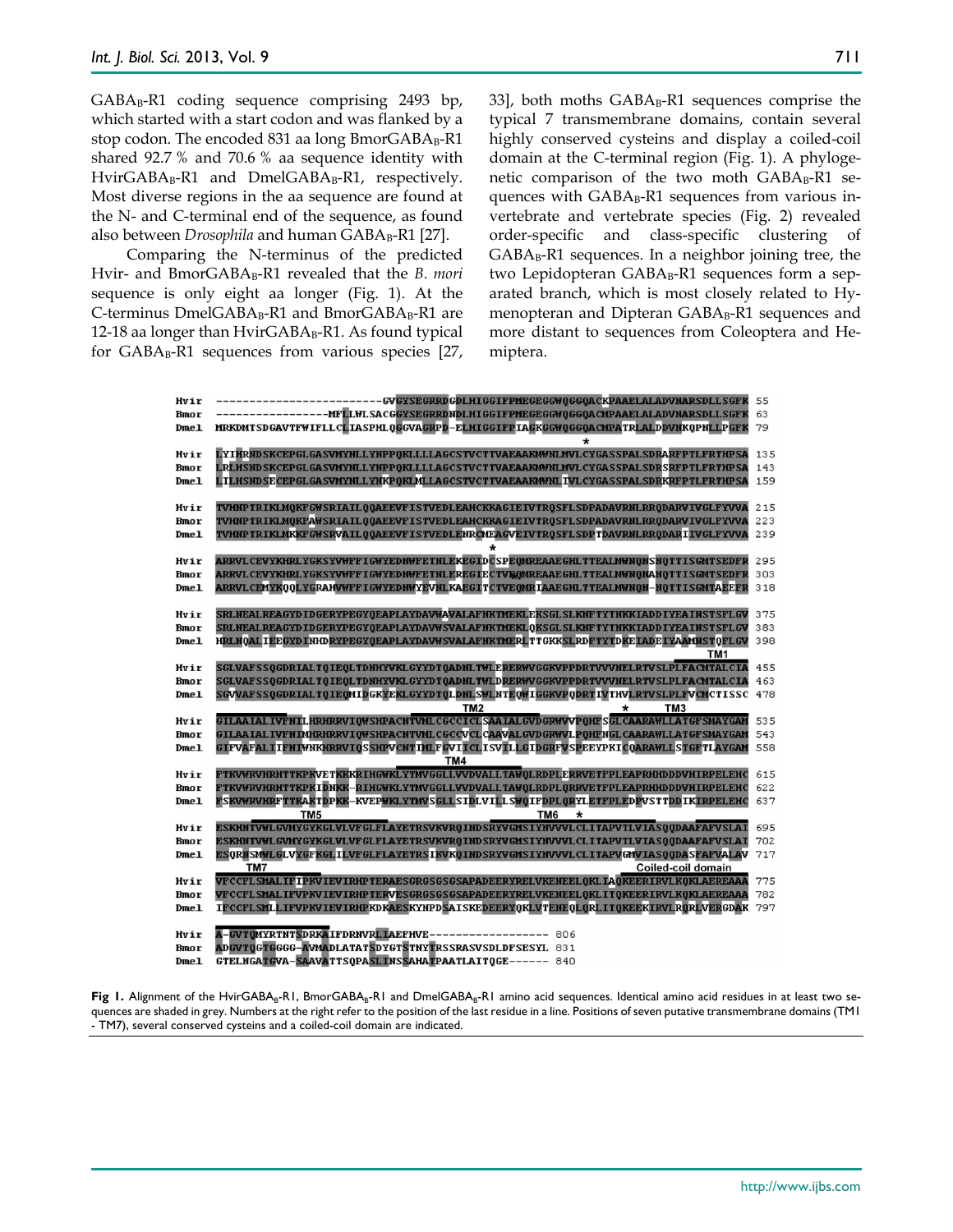

Fig 2. Relationship of HvirGABA<sub>B</sub>-R1 and BmorGABA<sub>B</sub>-R1 to GABA<sub>B</sub>-R1 sequences from species belonging to different classes and orders. Neighbor joining tree based on a ClustAL aligment of amino acid sequences. Bootstrap support values are based on 1000 replicates; only support values above 60% are shown; branch lengths are proportional. Hvir = *Heliothis virescens* (this study), Bmor = *Bombyx mori* (this study). Other sequences are from (accession numbers in brackets): Bter = *Bombus terrestris* (XM\_003394282.1), Bimp = *Bombus impatiens* (XM\_003490756.1), Amel = *Apis mellifera* (XM\_392294.4), Aflo = *Apis florea* (XM\_003698600.1), Nvit = *Nasonia vitripennis* (XM\_001605233.2), Dmel = *Drosophila melanogaster* (AF318272.1), Dsec = *Drosophila sechellia* (XM\_002035835.1), Agam = *Anopheles gambiae* (XM\_319474.3), Aaeg = *Aedes aegypti* (XM\_001652657.1), Tcas = *Tribolium castaneum* (XM\_964268.2), Apis = *Acyrthosiphon pisum* (XM\_001952406.2), Rmic = *Rhipicephalus microplus* (JN974907.1), Isca = *Ixodes scapularis* (XM\_002406043.1), Mocc = *Metaseiulus occidentalis* (XM\_003747475.1), Cpor = *Cavia porcellus* (XM\_003461152.1), Cgri = *Cricetulus griseus* (XM\_003507407.1), Mmus = *Mus musculus* (BC056990.1), Rnor = *Rattus norvegicus* (NM\_031028.3), Hsap = *Homo sapiens* (AK223619.1), Ocun = *Oryctolagus cuniculus* (XM\_002714338.1).

#### **Tissue distribution of GABAB-R1 expression**

To explore the expression of  $HvirGABA_B-RI$  in the antennae and other tissues of the moth we conducted RT-PCR experiments with specific primers and cDNAs from antennae, labial palps, heads (without appendices), thoraces and legs. Male and female antennae were analyzed separately, while for the other body parts a mixture of male and female cDNAs were probed. First, the integrity of the cDNA preparation was controlled by performing PCR reactions with primers for the ubiquitously expressed RL31 gene (Fig. 3). A DNA band of similar intensity was obtained for all cDNAs tested, indicating a similar quality and quantity of the cDNA templates in each preparation. With HvirGABA<sub>B</sub>-R1 specific primers, respective transcripts were detected in antennal tissue of both sexes as well as in maxillary palps and head tissue, but not in thoraces and legs (Fig. 3). Compared to antennae the differences in band intensities indicate higher  $GABA_B-R1$  transcript levels in head and much lower amounts in labial palps. With regard to transcript levels in the antennae of the two sexes, PCR band intensities suggest higher  $GABA_B-R1$ expression in females, compared to males.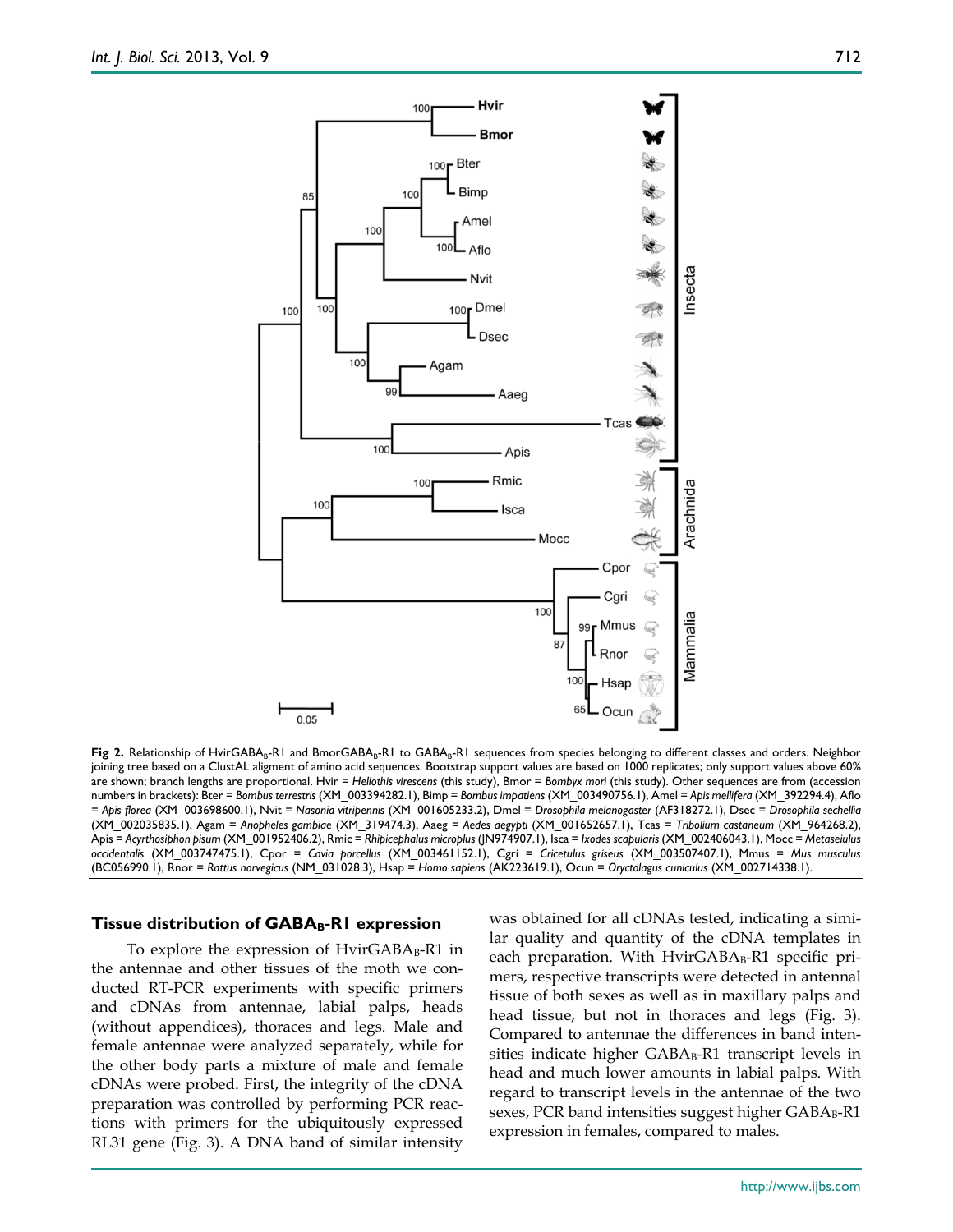

Fig 3. Expression of HvirGABA<sub>B</sub>-R1 in different moth tissues. RT-PCR using cDNAs from the tissues indicated and a primer pair matching either HvirGABA<sub>B</sub>-R1 or the ubiquitously expressed RL31. Male antennae  $(A \circled{f})$ , female antennae (A  $\mathcal{P}$ ), labial palps (LP), head without appendices (H), thorax (T) and legs (L). The size of RT-PCR amplification products is indicated on the left.

#### **Expression of GABAB-R1 within the antennae**

In order to localize the  $GABA_B-R1$  expressing cells in the antenna of male *H. virescens* we adapted a whole mount *in situ* hybridization protocol, using a DIG-labelled HvirGABA<sub>B</sub>-R1 antisense RNA probe and color visualization of cells bearing specific transcripts. With the HvirGABA $_B$ -R1 specific probe we found stained cells under long and shorter trichoid

sensilla (Fig. 4A). For control we applied a DIG-labelled GABA<sub>B</sub>-R1 sense RNA probe, which gave no hybridization signals (Fig. 4B), confirming the specificity of the signals obtained with the antisense RNA probe. At higher magnification (Fig. 4C and 4D) staining can be assigned to single long trichoid hairs, which have been reported to generally contain two olfactory sensory neurons [6, 34]. In agreement with this number of OSNs, on the slices that were made from antennae after WM-ISH, regularly two labelled cells in close vicinity to each other were visible, indicating co-localization in the same sensillum. In experiments using a probe for the pheromone receptor HR13 single cells were labelled under many but not all long trichoid hairs (Fig. 4E), thus confirming and extending previous results [16, 35]. Cells under sensilla chaetica, which contain mechanosensory and gustatory sensory neurons [36], were not labelled (Fig. 4F); this result indicates that the expression of  $GABA_B-R1$  is restricted to olfactory sensory neurons.



Fig 4. Expression of HvirGABA<sub>B</sub>-R1 in the antenna of male *H. virescens*. Whole-mount *in situ* hybridization (WM-ISH) using a DIG-labelled antisense (A, C and F) and sense (B) RNA probe for HvirGABA<sub>R</sub>-R1. **A**, Hybridization signals in three antennal segments under sensilla trichodea. **B,** No hybridization signals were visualized using a GABA<sub>B</sub>-R1 sense RNA probe. **C**, Segment showing several labelled cells under trichoid sensilla. **D,** Higher magnification of C, showing a sensillum with two labelled cells; marked by arrows. **E,** WM-ISH using an antisense RNA probe for the pheromone receptor HR13. Single HR13-expressing cells are labelled under long trichoid sensilla. **F,** No cells are labelled under mechanosensory/gustatory sen $s$ illa chaetica. LST = long sensillum trichodeum, SC = sensillum chaeticum. Scale bars: A-E = 20 μm, D and  $F = 10$  μm.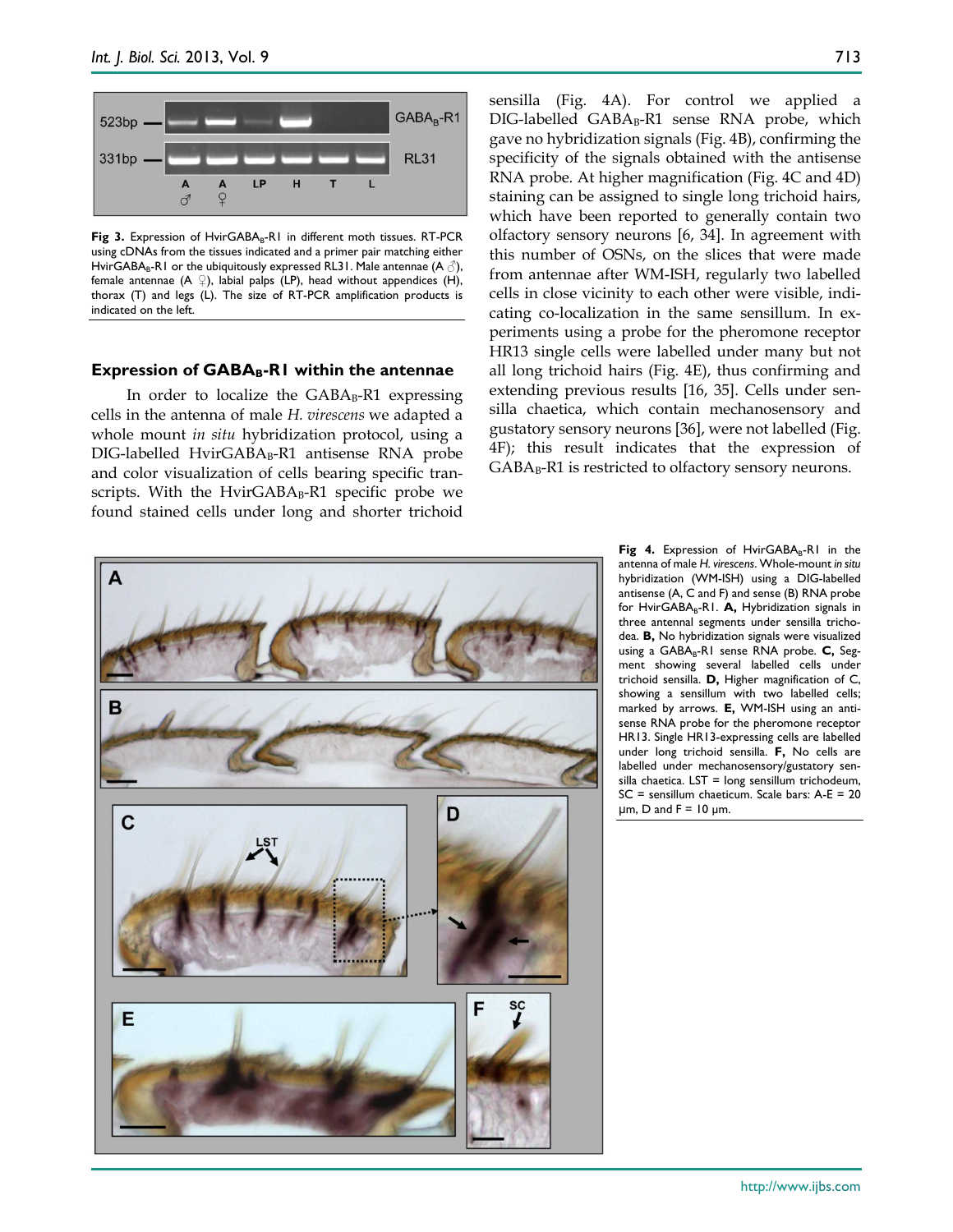## **Discussion**

In this study, we determined the amino acid sequence of a GABA<sub>B</sub>-R1 receptor from antennal cDNA of the tobacco budworm *Heliothis virescens* and predicted an orthologous receptor from the genome database of the silk moth *Bombyx mori*. In a neighbor joining tree the two sequences form a distinct lepidopteran branch within the insecta lineage. Generally,  $GABA_B-R1$  sequences of insect species, which belong to the same animal order were found in separated taxons and  $GABA_B-R1s$  of the same animal class (Insecta, Arachnida or Mammalia) were most related. Thus, the similarities between  $GABA_B-R1$  sequences from different species match perfectly their phylogenetic relationship as indicated in the tree of life (http://tolweb.org/tree). Overall, both moth sequences are highly related to  $GABA_B-R1$  sequences of insects from other orders (54–75%) and show significant identities to GABA<sub>B</sub>-R1 sequences from arachnidan (53–65%) and mammalian species (about 50%). Such a high degree of sequence identity across animal species, orders and classes appears to be a general feature of neurotransmitter receptors, which are tuned to bind specific ligands, like receptors for glutamate or acetylcholine [37, 38]. It is supposed that due to the critical role of such receptors in the physiology of animals, evolution would allow only a limited number of sequence variations and thus keeps the receptor genes under negative selection.

By means of whole mount *in situ* hybridization with subsequent sectioning of the antenna we revealed expression of GABA<sub>B</sub>-R1 in cells under long sensilla trichodea, which in general house two sensory cells. Three types of long sensilla hairs have been classified. Among these, type A hairs represent about 80% of the hairs and contain a sensory neuron responsive to the major pheromone component, (Z)-11-hexadecenal (Z11-16:AL) and a second OSN of unknown ligand specificity [6, 39, 40]. In agreement with the antennal representation of Z11-16:AL–responsive sensilla, experiments with a probe specific for HR13 the receptor of the main pheromone component revealed labelling of single cells in many but not all long hairs, thus confirming previous results [35]. With the  $GABA_B-R1$ -specific probe we have found positive cells under most if not all long sensilla hairs and frequently observed two cells under a single long hair. This suggests that  $GABA_B-R1$  is expressed by both OSNs of long trichoid type A hairs. Moreover, based on our data it is suggested that  $GABA_B-R1$  is expressed also in OSNs of long sensilla hairs of type B, containing an OSN responsive to the minor pheromone component, (Z)-9-tetradecenal (Z9-14:AL) of *H. virescens* as well as

in type C hairs housing two OSNs sensitive to pheromones used by other species [6, 40].  $GABA_B-R1$ -positive cells were also present under shorter trichoid sensilla of male antennae, which in their majority house OSNs responsive to host plant volatiles [10]. This indicates that in male moth the  $GABA_B-R1$  receptor is expressed in pheromone-responsive neurons and also in OSNs responding to general odorants.

Based on the results of *in situ* hybridization it cannot be excluded that  $GABA_B-R1$  is also expressed in neurons of the very short sensilla basiconica, representing an additional olfactory sensillum type [34]. However, labelled cells were not found under sensilla chaetica, which house gustatory- and mechanosensory neurons (Jørgensen et al., 2006). Interestingly, in a recent study it was shown that on the tropical wandering spider *Cupiennius salei* cells of mechanosensilla do express  $GABA_B$  receptors [41].

Our results also suggest that the  $GABA_B-RI$  receptor may also play a role in OSNs of female *H. virescens* antenna, which possess only short trichoid and basiconic sensilla [34] housing OSNs mainly responding to plant volatiles [42]. In fact, the semi-quantitative RT-PCR data indicate abundant GABA<sub>B</sub>-R1 transcripts in female antennae compared to males. This may imply a higher expression level; however, one has to consider that the female antenna contains considerable more olfactory sensilla (17000) at higher densities than male antenna (12000) [34]. Therefore, assuming that  $GABA_B-R1$  is expressed in most if not all OSNs in these hairs, the disparity of PCR band intensity between sexes may reflect obvious differences in sensilla numbers.

For the GABA<sub>B</sub> receptors from *Drosophila* it has been found in heterologous systems that a co-expression of  $GABA_B-R1$  and  $GABA_B-R2$  is necessary to form a functional  $GABA_B$  receptor [27]; in addition, the results of RNAi-based kock-down experiments suggest a role of  $GABA_B-R2$  in presynaptic gain control [21]. Therefore it is possible that expression of  $GABA_B-R2$  is necessary in OSNs of the moths. However, so far a  $GABA_B$ -R2 receptor subtype of the moth *H. virescens* has not been identified yet.

In conclusion, we have identified a  $GABA_B-R1$ receptor and provided evidence for its expression in pheromone-responsive neurons as well as in OSNs responding to general odors. This finding is in line with synaptic contacts identified between OSNs and GABAergic LNs in insects [43] and a proposed role of a GABA<sub>B</sub> receptor in the mechanisms underlying presynaptic gain control in the olfactory system of *Drosophila* [21, 22]. Forthcoming studies will have to show whether the  $HvirGABA_B-R1$  protein is in fact localized in the axon terminals of OSNs in the anten